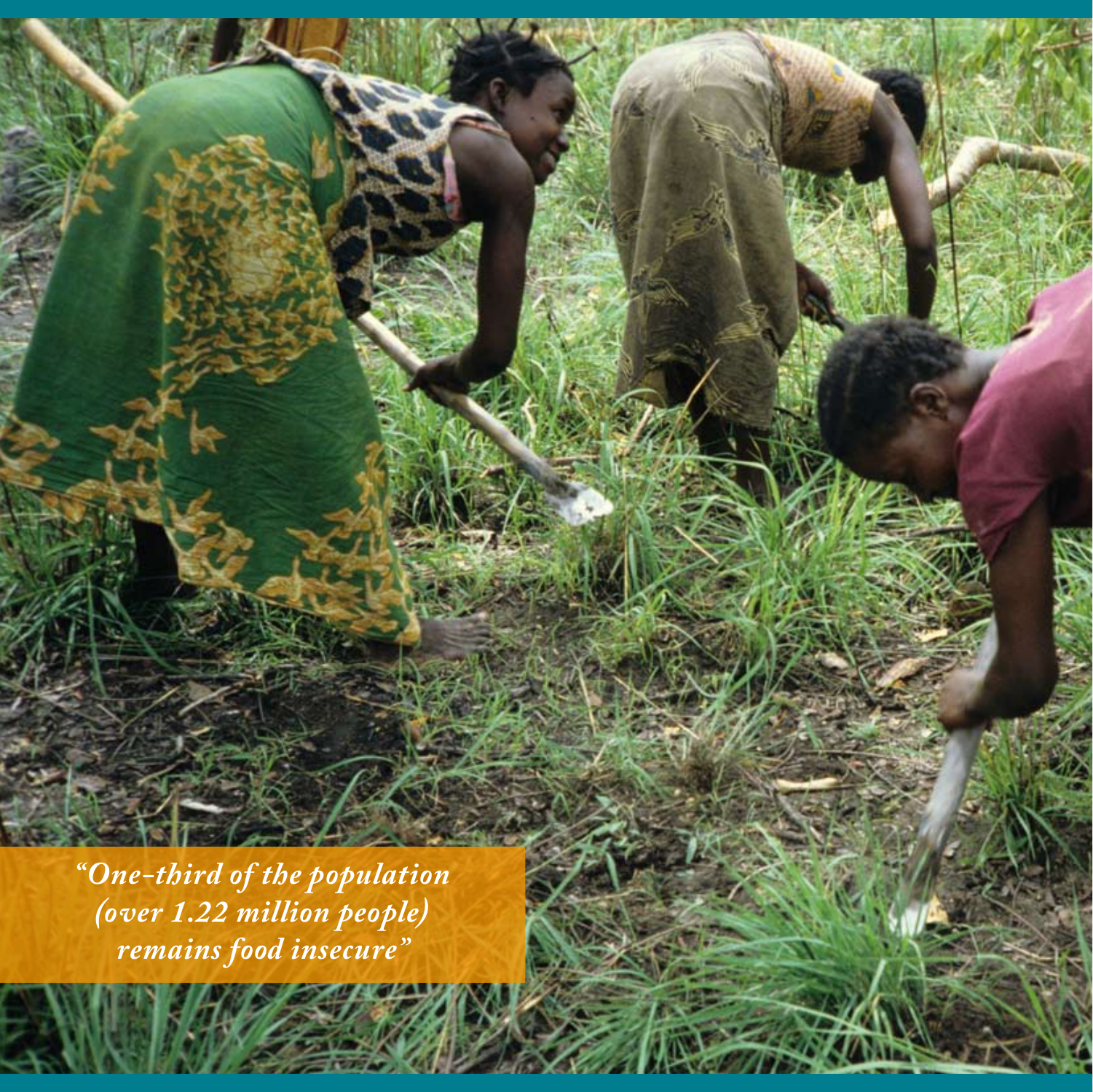# Central African Republic

### **Background**

Despite hopes for greater peace and stability in the Central African Republic, this year saw the breakdown of the inclusive dialogue for peace and an upsurge in violence, some of it linked to the likely delay of next year's Presidential and Parliamentary elections.

In 2009, the Central African Republic remained on the brink, with further splits within rebel groups and the slow pace of the disarmament, demobilization and reinsertion process exacerbated by ethnic conflict, continued banditry and incursions by the Ugandan rebel group, the Lord's Resistance Army (LRA). An estimated 147 500 people have been displaced in the northeast and northwest of the country and a further 40 000 (including 1 500 refugees that have fled violence in the Democratic Republic of the Congo) in the southeast.

The country remains one of the poorest in the world, increasingly caught up in the conflicts affecting its neighbours in Chad, the Democratic Republic of the Congo, Sudan's Darfur Region and Uganda. The current international economic crisis increased unemployment and directly contributed to higher rates of malnutrition among children. Essential activities under the 2009 CAP for the Central African Republic were severely underfunded. Should this continue through 2010, there is a real risk of creating a regional humanitarian crisis.

#### **Challenges facing food security and livelihoods**

In 2009, the food security sector provided basic agricultural inputs and training in improved production to tens of thousands of vulnerable rural households in the country. Despite this, about one-third of the population (over 1.22 million people) remains food insecure according to the 2009 Comprehensive Food Security, Vulnerability and Nutrition Analysis conducted by the Government and the WFP. Over 10 percent of children suffer from global acute malnutrition and 38 percent from chronic malnutrition.

Continued violence has forced rural producers to flee their homes, abandoning their seeds, tools, livestock and food stores and rendering them unable to resume agricultural production. In Vakaga prefecture, three consecutive agricultural seasons have been lost to insecurity, while three-quarters of farmers in Markounda and Boguila regions are unable to access their fields due to attacks by armed groups.



*FAO will work with WFP and UNICEF to improve children's nutrition and school attendance by establishing school gardens.*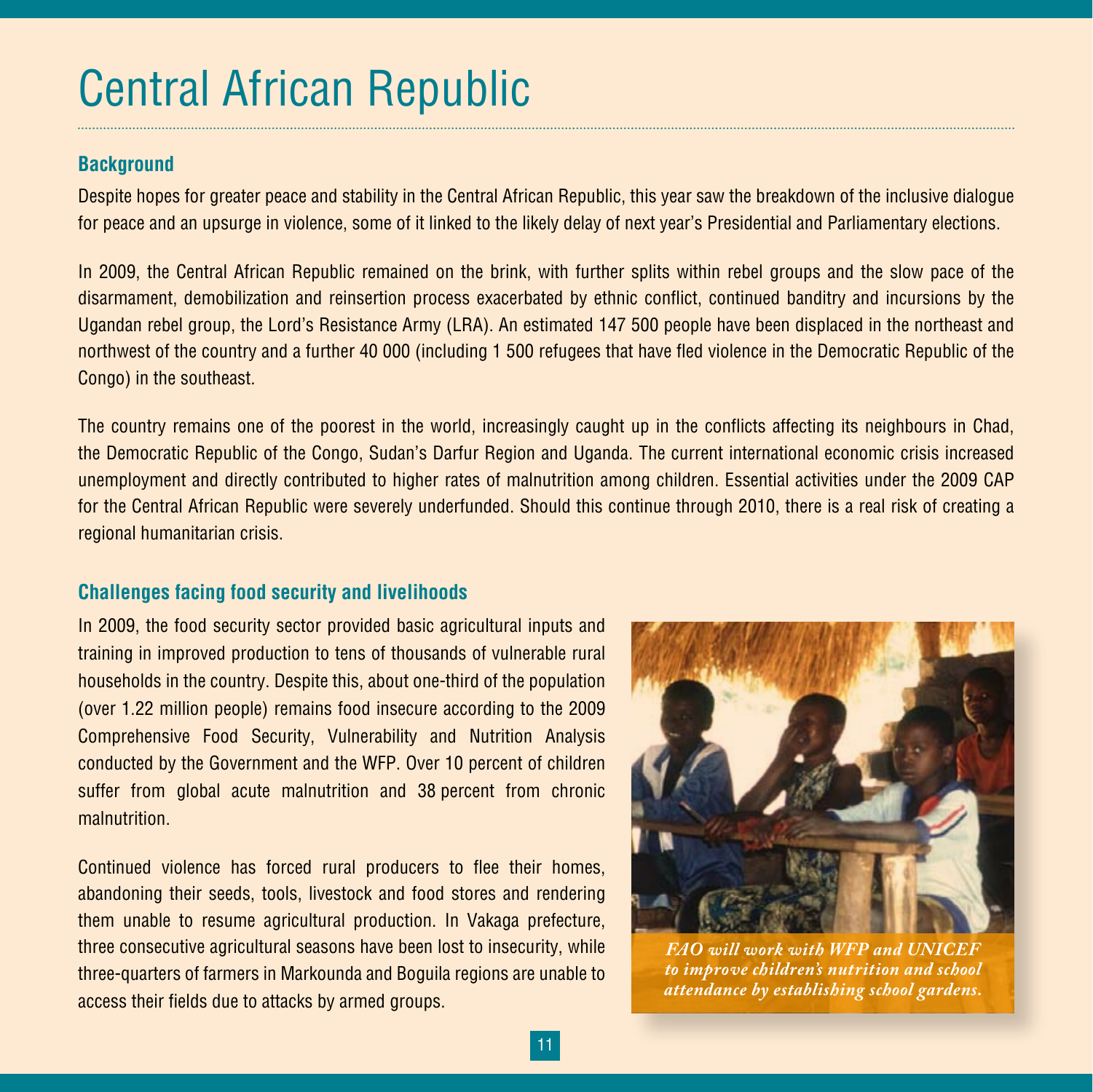The impact of high food prices is still being felt by households in the north and centre of the country, who spend up to 75 percent of their incomes on food. This has been exacerbated by rising unemployment, which has diminished purchasing capacity, affecting farmers' incomes and reducing their access to essential agricultural inputs.

As part of the 2010 CAP, the members of the Food Security Cluster aim to facilitate access to food and markets, increase agricultural production and build the capacity of farmers' organizations and Government institutions.

#### **FAO response**

Small ruminants and poultry play an important role in the income, food security and nutrition of vulnerable households in the Central African Republic. In order to support families affected by the ongoing violence, FAO plans to distribute goats and poultry to over 9 000 households. The beneficiaries will also receive appropriate training on herd management and fodder production, as well as basic materials to build shelters for their livestock.

FAO will work closely with WFP and the United Nations Children's Fund (UNICEF) to improve children's nutrition and school attendance by supporting the establishment of school gardens. Parents' associations and teachers will receive vegetable seeds, tools and training in production techniques to enable them to manage the gardens and generate income. The Organization will also distribute vegetable seeds and tools to HIV/AIDS-affected households, that face diminished agricultural productivity, reduced nutritional status and worsened food security.



As the lead agency for the food security sector, FAO will continue its efforts to promote the Integrated Food Security and Humanitarian Phase Classification (IPC) tool in 2010 to enable the humanitarian community to better plan response. Support will be provided for the collection and analysis of data, publication and dissemination of a food security bulletin, creation of a subregional IPC working group and regular publication of IPC maps.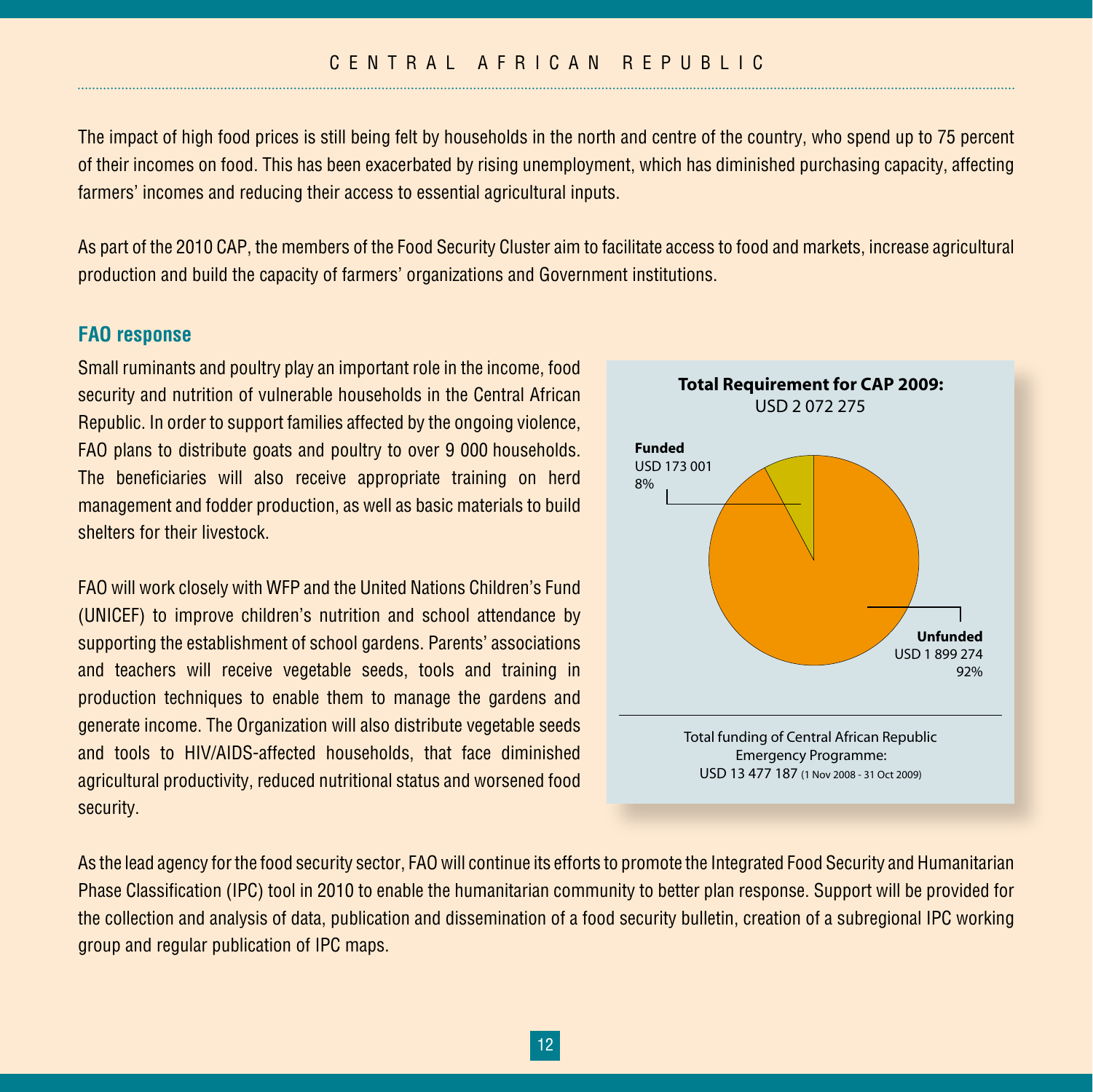## **PROPOSALS: FAO Emergency and Rehabilitation Assistance Total funding requested: USD 2 092 558**

| <b>Food security monitoring system</b> |                                                                                                                                                                                                                                                                                |  |
|----------------------------------------|--------------------------------------------------------------------------------------------------------------------------------------------------------------------------------------------------------------------------------------------------------------------------------|--|
| Objectives:                            | To consolidate the national food security monitoring system and implement the IPC tool in the Central African<br>Republic.                                                                                                                                                     |  |
| Activities:                            | Collect and analyse primary data from the entire country and publish information for partners; reinforce the<br>national IPC working group and create IPC subregional working groups; and continue analysis based on food<br>security data and information from other sectors. |  |
| Beneficiaries:                         | Government of the Central African Republic and the humanitarian community.                                                                                                                                                                                                     |  |
| Implementing partners:                 | Ministry of Agriculture and Rural Development, Statistics Direction, IPC working group and local and international<br>NGO <sub>s.</sub>                                                                                                                                        |  |
| Duration:                              | January - December 2010.                                                                                                                                                                                                                                                       |  |
| Funds requested:                       | USD 213 814.                                                                                                                                                                                                                                                                   |  |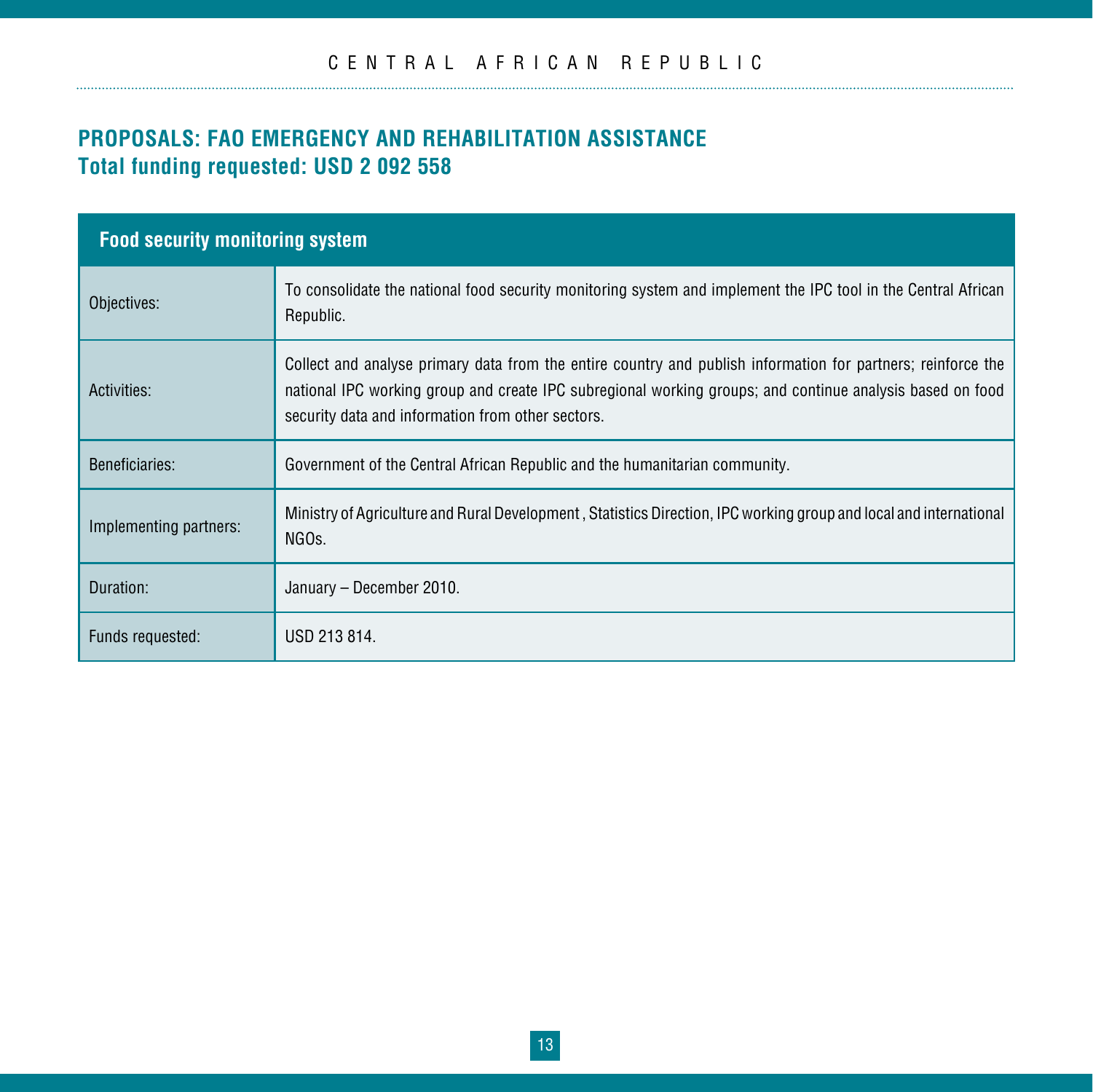## C E N T R A L A F R I C A N R E P U B L I C

| <b>Promotion of school gardening</b> |                                                                                                                                                                                                                                                                                                                                                                                                                        |  |
|--------------------------------------|------------------------------------------------------------------------------------------------------------------------------------------------------------------------------------------------------------------------------------------------------------------------------------------------------------------------------------------------------------------------------------------------------------------------|--|
| Objectives:                          | To improve the nutritional status of children at school in Ouham, Ouham Pendé, Nana Gribizi, Bamingui-<br>Bangoran and Vakaga.                                                                                                                                                                                                                                                                                         |  |
| Activities:                          | Identify schools and their needs in coordination with parents' associations; provide vegetable and other seeds<br>and tools to the schools; train teachers and parents' associations in agricultural techniques; assist schools<br>to establish school gardens; conduct monitoring and evaluation; and provide seeds and tools to parents'<br>associations for food production and to generate incomes for the school. |  |
| Beneficiaries:                       | 6 000 students and parents (3 000 children).                                                                                                                                                                                                                                                                                                                                                                           |  |
| Implementing partners:               | <i>Agence centrafricaine de développement agricole</i> (ACDA).                                                                                                                                                                                                                                                                                                                                                         |  |
| Duration:                            | January – December 2010.                                                                                                                                                                                                                                                                                                                                                                                               |  |
| Funds requested:                     | USD 411 154.                                                                                                                                                                                                                                                                                                                                                                                                           |  |

# **Improving the food security of families affected by HIV/AIDS**

| Objectives:            | To strengthen the food security of households affected by HIV/AIDS in Ouham, Ouham Pendé, Nana Gribizi,<br>Bamingui-Bangoran and Vakaga.                                                                                                                                                                    |
|------------------------|-------------------------------------------------------------------------------------------------------------------------------------------------------------------------------------------------------------------------------------------------------------------------------------------------------------|
| Activities:            | Identify vulnerable households affected by HIV/AIDS; procure vegetable seeds and gardening tools and distribute<br>them to families; provide training on agricultural techniques aimed at improving productivity and cultivation<br>practices; provide technical assistance; and monitoring and evaluation. |
| Beneficiaries:         | 75 000 people.                                                                                                                                                                                                                                                                                              |
| Implementing partners: | ACDA, Centre National de Lutte contre la Sida.                                                                                                                                                                                                                                                              |
| Duration:              | January - December 2010.                                                                                                                                                                                                                                                                                    |
| Funds requested:       | USD 663 494.                                                                                                                                                                                                                                                                                                |